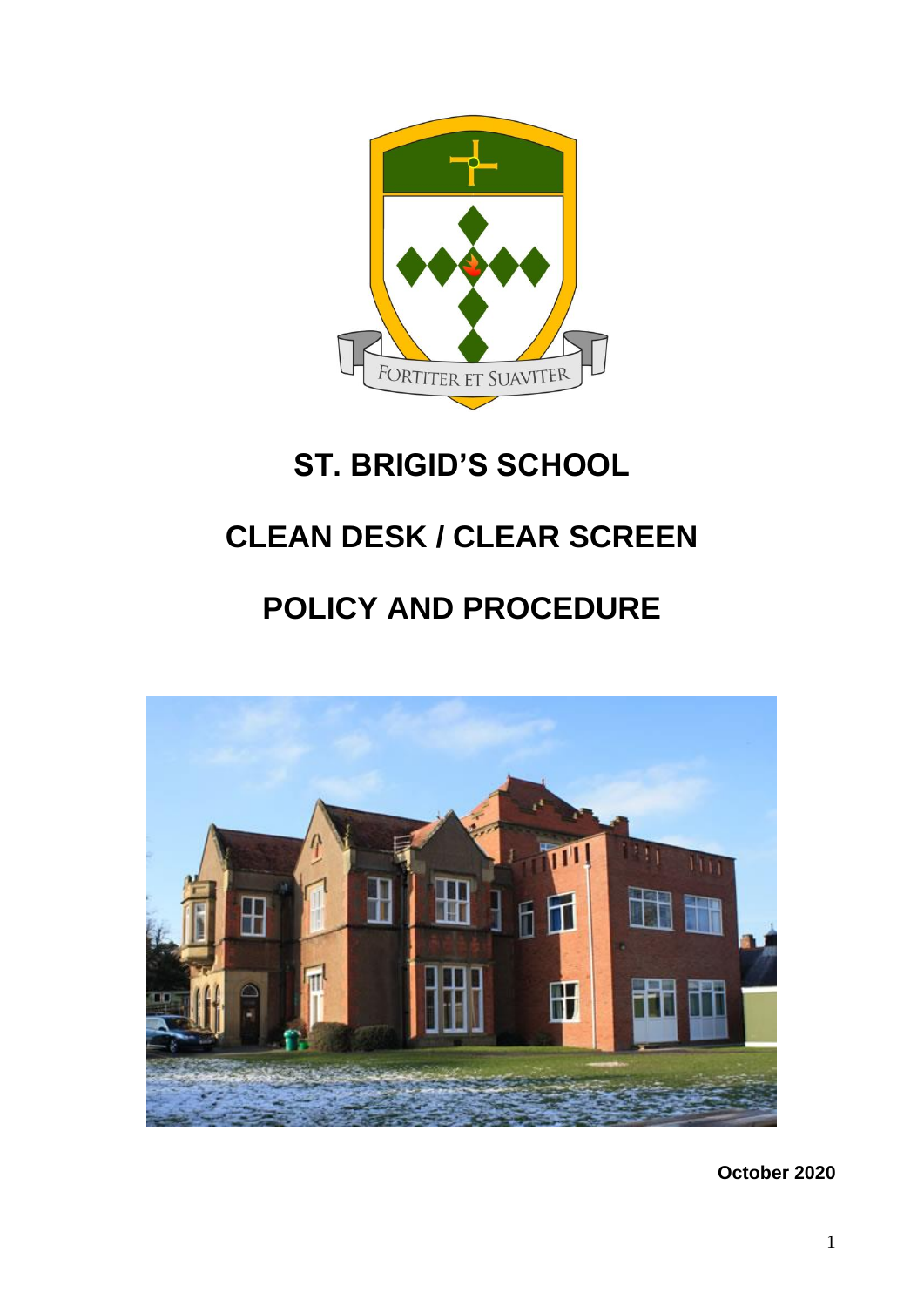#### **Introduction**

Information is an asset. Like any other business asset it has a value and must be protected. Systems that enable us to store, process and communicate this information must also be protected in order to safeguard information assets. 'Information systems' is the collective term for our information and the systems we use to store, process and communicate it.

This document should be read in conjunction with the school's other information system policies and procedures – all of which are published on the school's website:

- Publication Scheme
- Data Protection Policy
- Freedom of Information Policy
- Information Security Breach Procedure
- CCTV Policy
- Fair Processing Notice
- Complaints Policy

Paper records which are left on desks/workstations overnight or for long periods of time are at risk of theft, unauthorised disclosure and damage. By ensuring that staff securely lock away all papers at the end of the day, when they are away at meetings and over lunchtime this risk can be reduced.

Security risks of unauthorised access to electronic records are also prevalent when PC screens are left unattended.

Clear desks and clear screens also ensure that the council projects a professional and efficient image to visitors, members of the public and colleagues.

#### **Roles and Responsibilities**

It is important that all staff understand what is required of them and comply with this policy.

All staff are responsible for ensuring the information on their desk/workstation or screen is adequately protected in compliance with all relevant school policies and procedures.

#### **Scope**

This policy applies to everyone who has access to the school's information, information assets or IT equipment. This may include, but is not limited to employees of the school, governors of the school, temporary workers, partners and contractual third parties.

All those who use or have access to council information must understand and adopt this policy and are responsible for ensuring the security of the school's information systems and the information that they use or handle.